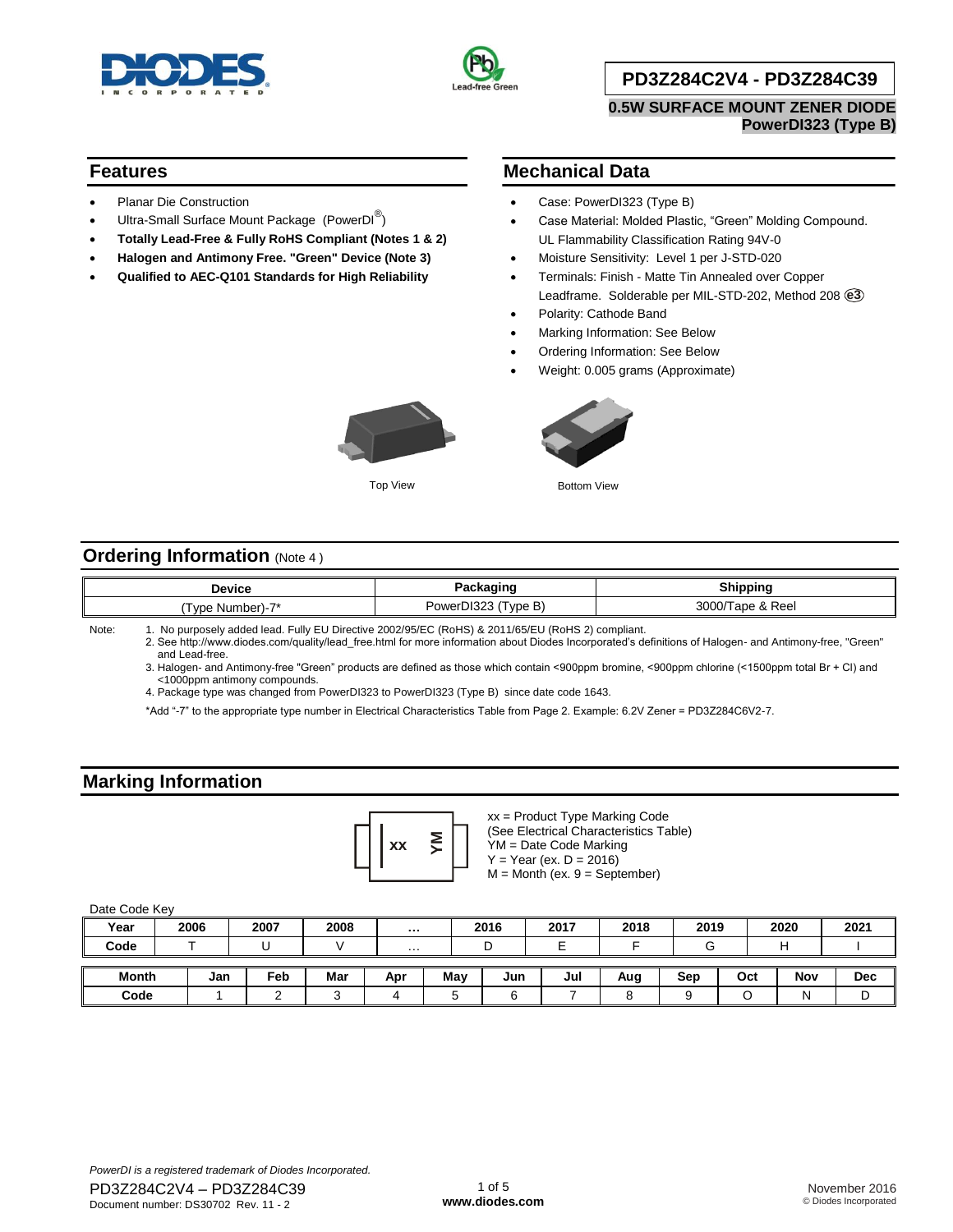

# **Maximum Ratings** (@T<sub>A</sub> = +25°C, unless otherwise specified.)

|                 | Characteristic                          | Svmbol | Value | Unit |
|-----------------|-----------------------------------------|--------|-------|------|
| Forward Voltage | 10 <sub>m</sub> A<br>$\omega$<br>$IF =$ |        | ບ.ະ   |      |
|                 | 100mA<br>$@ _{F} =$                     |        | .     |      |

# **Thermal Characteristics**

| <b>Characteristic</b>                                | <b>Symbol</b> | Value           | Unit |
|------------------------------------------------------|---------------|-----------------|------|
| Power Dissipation (Note 5)                           |               | 500             | mW   |
| Thermal Resistance, Junction to Ambient Air (Note 5) | $R_{AJA}$     | 250             | °C/W |
| Operating and Storage Temperature Range              | J. Tstg       | $-65$ to $+150$ |      |

## **Electrical Characteristics** (@T<sub>A</sub> = +25°C, unless otherwise specified.)

| <b>Type</b><br><b>Number</b> | <b>Marking</b> | <b>Zener Voltage Range</b><br>(Note 6)<br>Code |          |        |                | <b>Maximum Zener Impedance</b><br>(Note 7) |     |            | Maximum<br><b>Reverse</b><br><b>Current</b><br>(Note 6) |      | <b>Temperature</b><br><b>Coefficient of</b><br><b>Zener Voltage</b><br>$@IzT = 5mA$ |             |
|------------------------------|----------------|------------------------------------------------|----------|--------|----------------|--------------------------------------------|-----|------------|---------------------------------------------------------|------|-------------------------------------------------------------------------------------|-------------|
|                              |                |                                                | Vz @ IzT |        | Izт            | Zzk @ Izk<br>$Z_{ZT}$ $@$ $I_{ZT}$         |     | <b>Izk</b> | ΙR                                                      | VR   |                                                                                     | mV/°C       |
|                              |                | Nom (V)                                        | Min (V)  | Max(V) | (mA)           | Ω                                          |     | mA         | μA                                                      | V    | Min                                                                                 | Max         |
| PD3Z284C2V4                  | 06             | 2.4                                            | 2.20     | 2.60   | 5              | 100                                        | 400 | 1.0        | 50                                                      | 1.0  | $-3.5$                                                                              | $\mathbf 0$ |
| PD3Z284C2V7                  | 08             | 2.7                                            | 2.5      | 2.9    | 5              | 100                                        | 450 | 1.0        | 20                                                      | 1.0  | $-3.5$                                                                              | $\mathbf 0$ |
| PD3Z284C3V0                  | 0A             | 3.0                                            | 2.8      | 3.2    | 5              | 95                                         | 500 | 1.0        | 10                                                      | 1.0  | $-3.5$                                                                              | $\mathbf 0$ |
| PD3Z284C3V3                  | 0B             | 3.3                                            | 3.1      | 3.5    | 5              | 95                                         | 500 | 1.0        | 5                                                       | 1.0  | $-3.5$                                                                              | $\mathbf 0$ |
| PD3Z284C3V6                  | 0C             | 3.6                                            | 3.4      | 3.8    | 5              | 90                                         | 500 | 1.0        | 5                                                       | 1.0  | $-3.5$                                                                              | 0           |
| PD3Z284C3V9                  | 0D             | 3.9                                            | 3.7      | 4.1    | 5              | 90                                         | 500 | 1.0        | 3                                                       | 1.0  | $-3.5$                                                                              | $\mathbf 0$ |
| PD3Z284C4V3                  | 0E             | 4.3                                            | 4.0      | 4.6    | 5              | 90                                         | 600 | 1.0        | 3                                                       | 1.0  | $-3.5$                                                                              | 0           |
| PD3Z284C4V7                  | 0 <sup>F</sup> | 4.7                                            | 4.4      | 5.0    | 5              | 80                                         | 500 | 1.0        | 3                                                       | 2.0  | $-3.5$                                                                              | 0.2         |
| PD3Z284C5V1                  | Z0G, 0G        | 5.1                                            | 4.8      | 5.4    | 5              | 60                                         | 480 | 1.0        | 2                                                       | 2.0  | $-2.7$                                                                              | 1.2         |
| PD3Z284C5V6                  | ZOH, OH        | 5.6                                            | 5.2      | 6.0    | 5              | 40                                         | 400 | 1.0        | $\mathbf{1}$                                            | 2.0  | $-2.0$                                                                              | 2.5         |
| PD3Z284C6V2                  | Z0K, 0K        | 6.2                                            | 5.8      | 6.6    | 5              | 10                                         | 150 | 1.0        | 3                                                       | 4.0  | 0.4                                                                                 | 3.7         |
| PD3Z284C6V8                  | $ZOL$ , $OL$   | 6.8                                            | 6.4      | 7.2    | 5              | 15                                         | 80  | 1.0        | $\overline{2}$                                          | 4.0  | 1.2                                                                                 | 4.5         |
| PD3Z284C7V5                  | ZOM, OM        | 7.5                                            | 7.0      | 7.9    | 5              | 10                                         | 80  | 1.0        | $\mathbf{1}$                                            | 5.0  | 2.5                                                                                 | 5.3         |
| PD3Z284C8V2                  | ZON, ON        | 8.2                                            | 7.7      | 8.7    | 5              | 10                                         | 80  | 1.0        | 0.7                                                     | 5.0  | 3.2                                                                                 | 6.2         |
| PD3Z284C9V1                  | Z0P, 0P        | 9.1                                            | 8.5      | 9.6    | 5              | 10                                         | 100 | 1.0        | 0.5                                                     | 6.0  | 3.8                                                                                 | 7.0         |
| PD3Z284C10                   | Z0Q, 0Q        | 10                                             | 9.4      | 10.6   | 5              | 10                                         | 150 | 1.0        | 0.2                                                     | 7.0  | 4.5                                                                                 | 8.0         |
| PD3Z284C11                   | Z0R, 0R        | 11                                             | 10.4     | 11.6   | 5              | 10                                         | 150 | 1.0        | 0.1                                                     | 8.0  | 5.4                                                                                 | 9.0         |
| PD3Z284C12                   | Z0S, 0S        | 12                                             | 11.4     | 12.7   | 5              | 10                                         | 150 | 1.0        | 0.1                                                     | 8.0  | 6.0                                                                                 | 10.0        |
| PD3Z284C13                   | 0T             | 13                                             | 12.4     | 14.1   | 5              | 10                                         | 170 | 1.0        | 0.1                                                     | 8.0  | 7.0                                                                                 | 11.0        |
| PD3Z284C15                   | 0V             | 15                                             | 13.8     | 15.6   | 5              | 15                                         | 200 | 1.0        | 0.1                                                     | 10.5 | 9.2                                                                                 | 13.0        |
| PD3Z284C16                   | 0W             | 16                                             | 15.3     | 17.1   | 5              | 20                                         | 200 | 1.0        | 0.1                                                     | 11.2 | 10.4                                                                                | 14.0        |
| PD3Z284C18                   | 0Y             | 18                                             | 16.8     | 19.1   | 5              | 20                                         | 225 | 1.0        | 0.1                                                     | 12.6 | 12.4                                                                                | 16.0        |
| PD3Z284C20                   | 0Z             | 20                                             | 18.8     | 21.2   | 5              | 20                                         | 225 | 1.0        | 0.1                                                     | 14.0 | 14.4                                                                                | 18.0        |
| PD3Z284C22                   | 11             | 22                                             | 20.8     | 23.3   | 5              | 25                                         | 250 | 1.0        | 0.1                                                     | 15.4 | 16.4                                                                                | 20.0        |
| PD3Z284C24                   | 12             | 24                                             | 22.8     | 25.6   | 5              | 30                                         | 250 | 1.0        | 0.1                                                     | 16.8 | 18.4                                                                                | 22.0        |
| PD3Z284C27                   | 14             | 27                                             | 25.1     | 28.9   | $\overline{2}$ | 40                                         | 250 | 0.5        | 0.1                                                     | 18.9 | 21.4                                                                                | 25.3        |
| PD3Z284C30                   | 16             | 30                                             | 28.0     | 32.0   | $\overline{2}$ | 40                                         | 250 | 0.5        | 0.1                                                     | 21.0 | 24.4                                                                                | 29.4        |
| PD3Z284C33                   | 17             | 33                                             | 31.0     | 35.0   | $\overline{2}$ | 40                                         | 275 | 0.5        | 0.1                                                     | 23.1 | 27.4                                                                                | 33.4        |
| PD3Z284C36                   | 18             | 36                                             | 34.0     | 38.0   | $\overline{2}$ | 60                                         | 300 | 0.5        | 0.1                                                     | 25.2 | 30.4                                                                                | 37.4        |
| PD3Z284C39                   | 19             | 39                                             | 37.0     | 41.0   | $\overline{2}$ | 75                                         | 300 | 0.5        | 0.1                                                     | 27.3 | 33.4                                                                                | 41.2        |

Notes: 5. Part mounted on polymide PC board with recommended pad layout, as per [http://www.diodes.com/package-outlines.html.](http://www.diodes.com/package-outlines.html)

6. Short duration pulse test used to minimize self-heating effect. 7. f = 1kHz.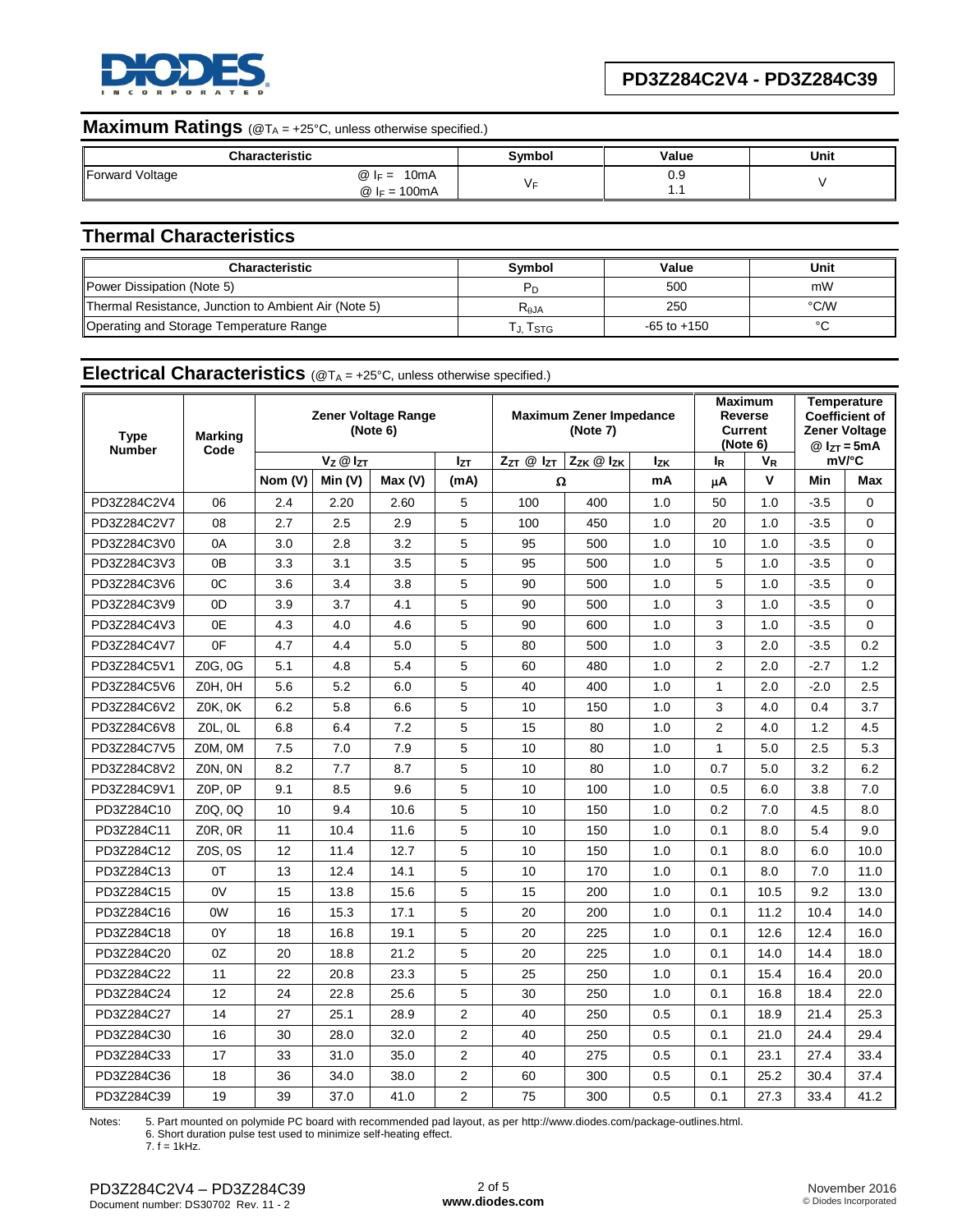



## **PD3Z284C2V4 - PD3Z284C39**

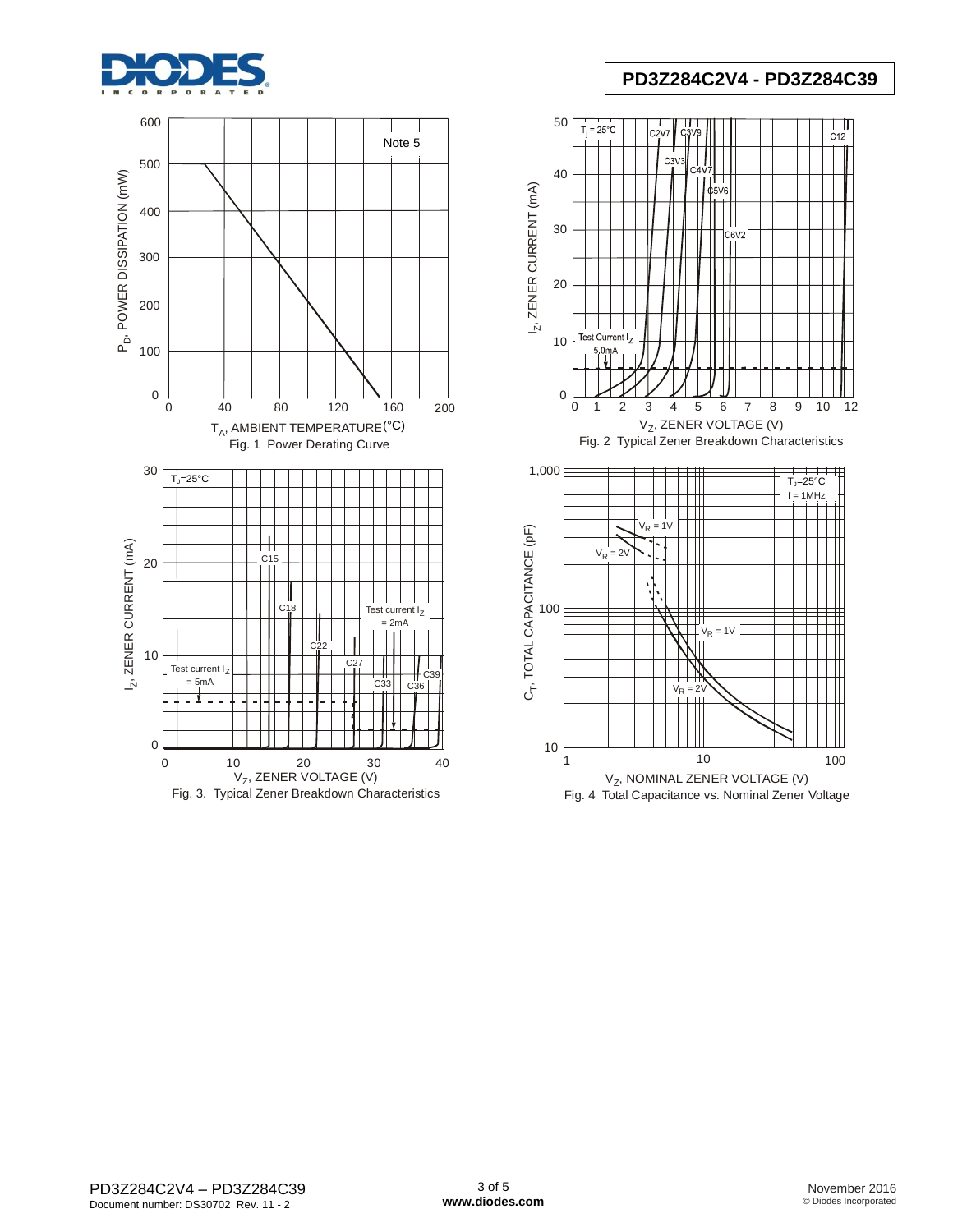

## **Package Outline Dimensions**

Please see <http://www.diodes.com/package-outlines.html> for the latest version.

#### **PowerDI323 (Type B)**



| PowerDI323 (Type B) |                  |      |            |  |  |  |
|---------------------|------------------|------|------------|--|--|--|
| Dim                 | Min              | Max  | <b>Typ</b> |  |  |  |
| A                   | 0.60             | 0.70 | 0.65       |  |  |  |
| b                   | 0.78             | 0.98 | 0.88       |  |  |  |
| b1                  | 0.50             | 0.70 | 0.60       |  |  |  |
| b <sub>2</sub>      | 0.60             | 1.00 | 0.80       |  |  |  |
| C                   | 0.08             | 0.18 | 0.13       |  |  |  |
| D                   | 2.40             | 2.60 | 2.50       |  |  |  |
| D <sub>1</sub>      | 1.85             | 1.95 | 1.90       |  |  |  |
| E                   | 1.20             | 1.30 | 1.25       |  |  |  |
| k                   | 0.40             | 0.80 | 0.60       |  |  |  |
| L                   | 0.20             | 0.40 | 0.30       |  |  |  |
| L1                  |                  |      | 1.40       |  |  |  |
| L3                  |                  |      | 0.20       |  |  |  |
| ΔIΙ                 | Dimensions in mm |      |            |  |  |  |

## **Suggested Pad Layout**

Please see <http://www.diodes.com/package-outlines.html> for the latest version.

#### **PowerDI323 (Type B)**



| Dimensions | Value<br>(in mm) |
|------------|------------------|
| G          | 0.50             |
| x          | 2.00             |
| Χ1         | 0.80             |
|            | 0.80             |
|            | 1.10             |